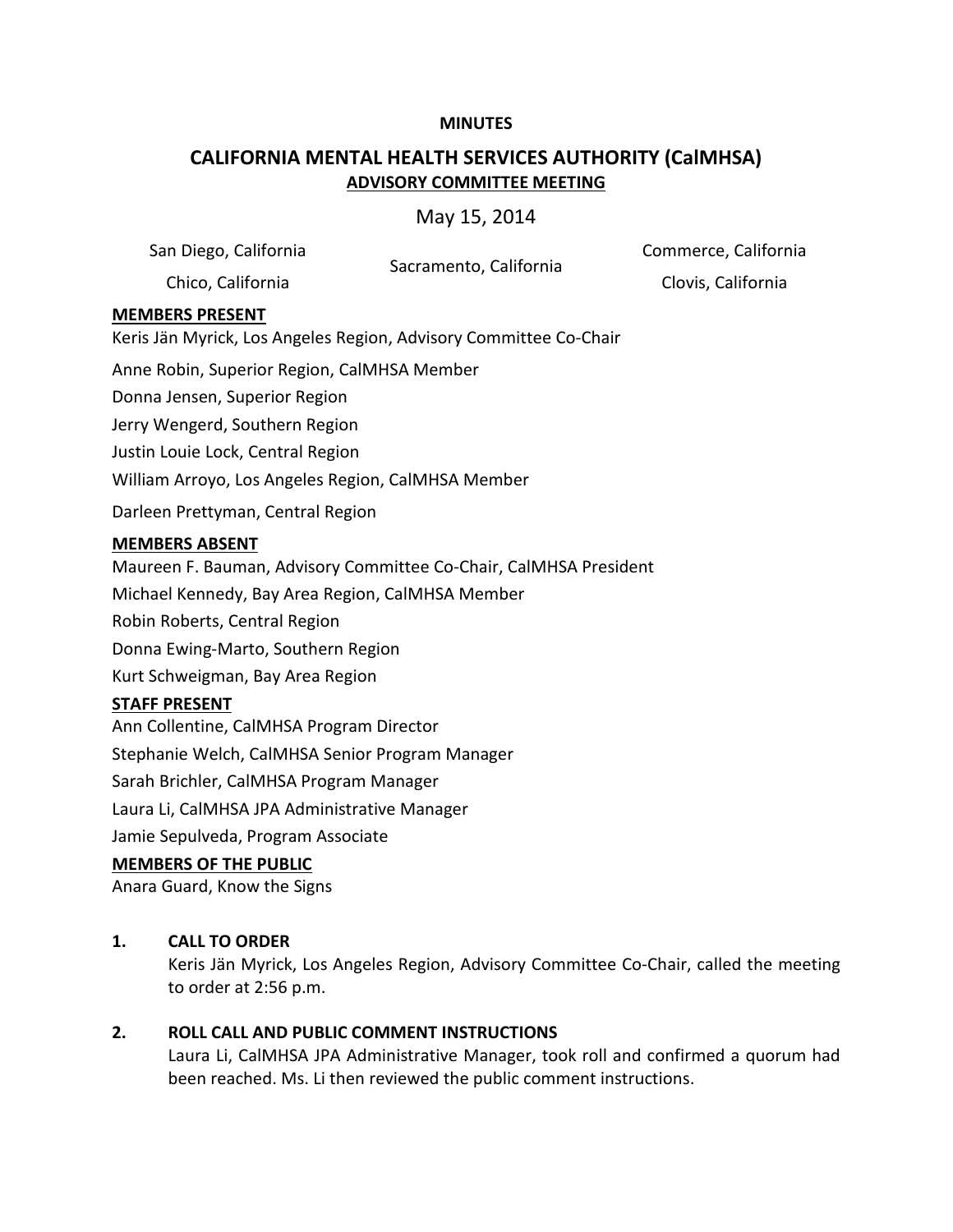| <b>Maureen Bauman</b>   | Absent  | <b>Kurt Schweigman</b>   | Absent  | <b>William Arroyo</b>    | Present |
|-------------------------|---------|--------------------------|---------|--------------------------|---------|
| <b>Keris Jan Myrick</b> | Present | <b>Robin Roberts</b>     | Absent  | <b>Mike Kennedy</b>      | Absent  |
| <b>Anne Robin</b>       | Present | Jerry Wengerd            | Present | <b>Donna Ewing Marto</b> | Absent  |
| Donna Jensen            | Present | <b>Justin Louie Lock</b> | Present | Darleen Prettyman        | Present |

Co-Chair Jän Myrick asked for introductions, first from those on the phone and then from those in the room. Ms. Jän Myrick resigned as Co-Chair stakeholder for a new job opportunity. Maureen F. Bauman, Placer County stepped down as Board Representative Co-Chair due to her appointment as President of CalMHSA. As such, Anne Robin, Superior Region, was appointed Co-Chair.

# **3. INSTRUCTIONS FOR PUBLIC COMMENT AND STAKEHOLDER INPUT**

# **4. CONSENT CALENDAR**

Co-Chair Jän Myrick acknowledged the consent calendar and asked for requests to remove items. Hearing none, she entertained a motion for approval of the consent calendar.

# *Action: Approval of the meeting minutes from the March 21, 2014 Advisory Committee Meeting.*

| <b>Motion:</b> | Darlene Prettyman, Central Region         |
|----------------|-------------------------------------------|
| Second:        | <b>William Arroyo, Los Angeles County</b> |

| <b>Maureen Bauman</b>   | Absent  | Kurt Schweigman          | Absent  | <b>William Arroyo</b>    | Present |
|-------------------------|---------|--------------------------|---------|--------------------------|---------|
| <b>Keris Jan Myrick</b> | Present | <b>Robin Roberts</b>     | Absent  | <b>Mike Kennedy</b>      | Absent  |
| <b>Anne Robin</b>       | Present | Jerry Wengerd            | Present | <b>Donna Ewing Marto</b> | Absent  |
| Donna Jensen            | Present | <b>Justin Louie Lock</b> | Present | Darleen Prettyman        | Present |

### *Motion approved unanimously.*

Public comment was heard from the following individual(s): *None*

### **5. Statewide PEI Programs**

# **A. SDR Consortium Update**

Stephanie Welch, CalMHSA Senior Program Manager, provided a brief overview of the three part event that took place, on May 13, 2014. She shared highlights of Mental Health Matters Day events that were held at the State Capitol. Many legislators took an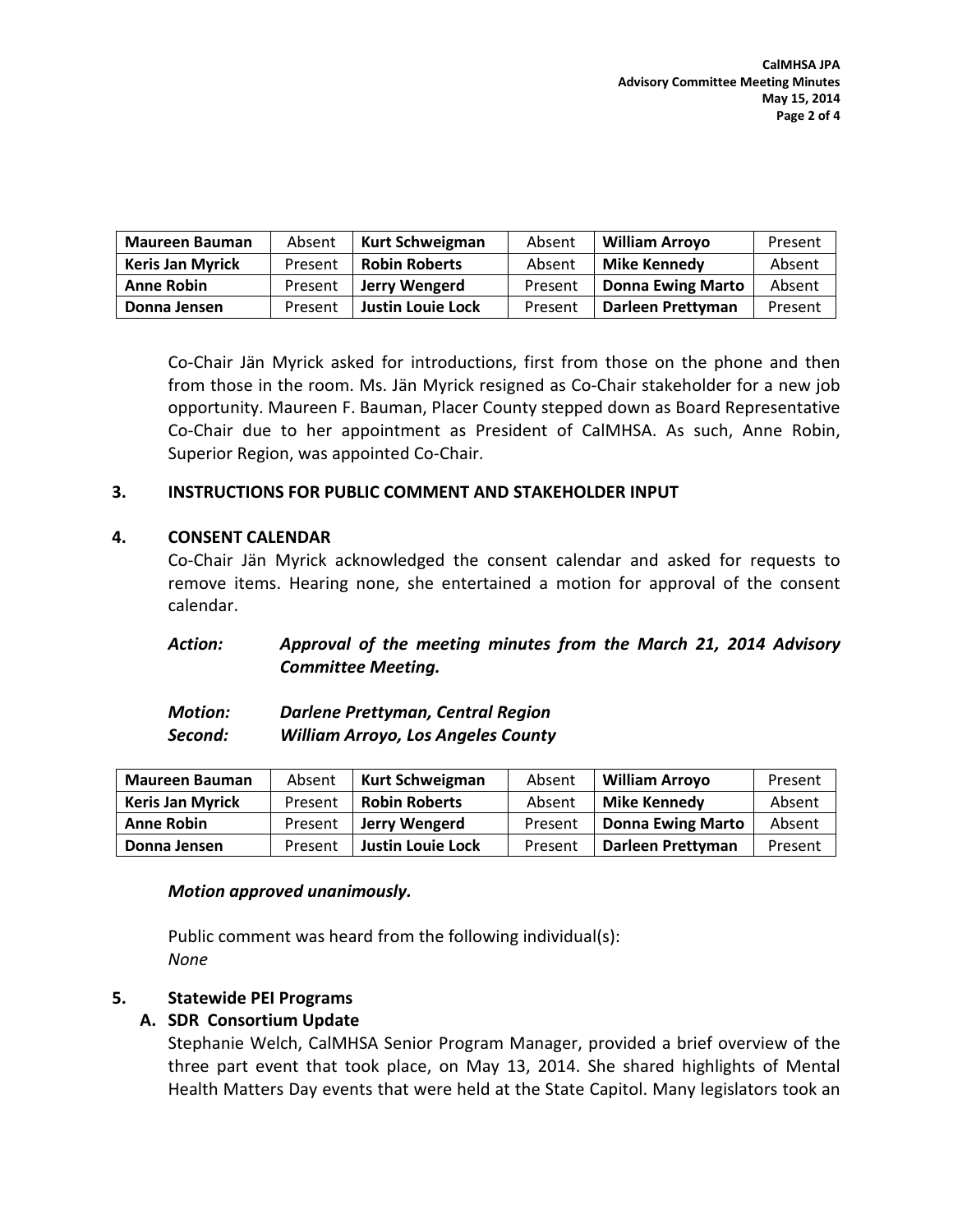active role and participated in the event. A parade was of participants marched from the state capitol to the Raley's field, to attend a professional baseball game where players were honoring Mental Health Awareness. The day ended with an awards ceremony, honoring students who participated in the statewide Directing Change. Participation at all of these events resulted in significant media and public response.

# *Action: None information only.*

*Public comment was heard from the following individual(s): None*

# **B. STATUS UPDATE ON PHASE ONE**

Ann Collentine, CalMHSA Program Director, provided an overview on the current status of Phase One sustainability planning. Ms. Collentine referred attendees to the meeting packet to assist in informing members of the planning process. CalMHSA is currently seeking new PEI funds from counties in an effort to continue Statewide PEI programs. Staff will present program funding recommendation to the Board of Directors at the June 12, 2014 Board meeting.

# *Action: None information only.*

*Public comment was heard from the following individual(s): None*

# **C. STATUS UPDATE ON PHASE TWO PLANNING**

Ms. Collentine gave an overview of the background, timeline and draft recommendations for Phase Two sustainability planning. The Phase Two draft plan will be presented at the July Advisory Committee meeting for input and comments. Upon incorporation of the Advisory Committee's input, the draft Phase Two plan will be presented to the Board of Directors at the August 14, 2014 meeting.

### *Action: None information only.*

*Public comment was heard from the following individual(s): None*

### **6. ADMINISTRATIVE MATTERS**

Ms. Collentine reviewed the Advisory Committee member term limits, and indicated upcoming term expirations. Ms. Collentine solicited outgoing members to participate in another term. Members volunteering to serve an additional year: Jerry Wengerd, Riverside County

William Arroyo, Los Angeles County